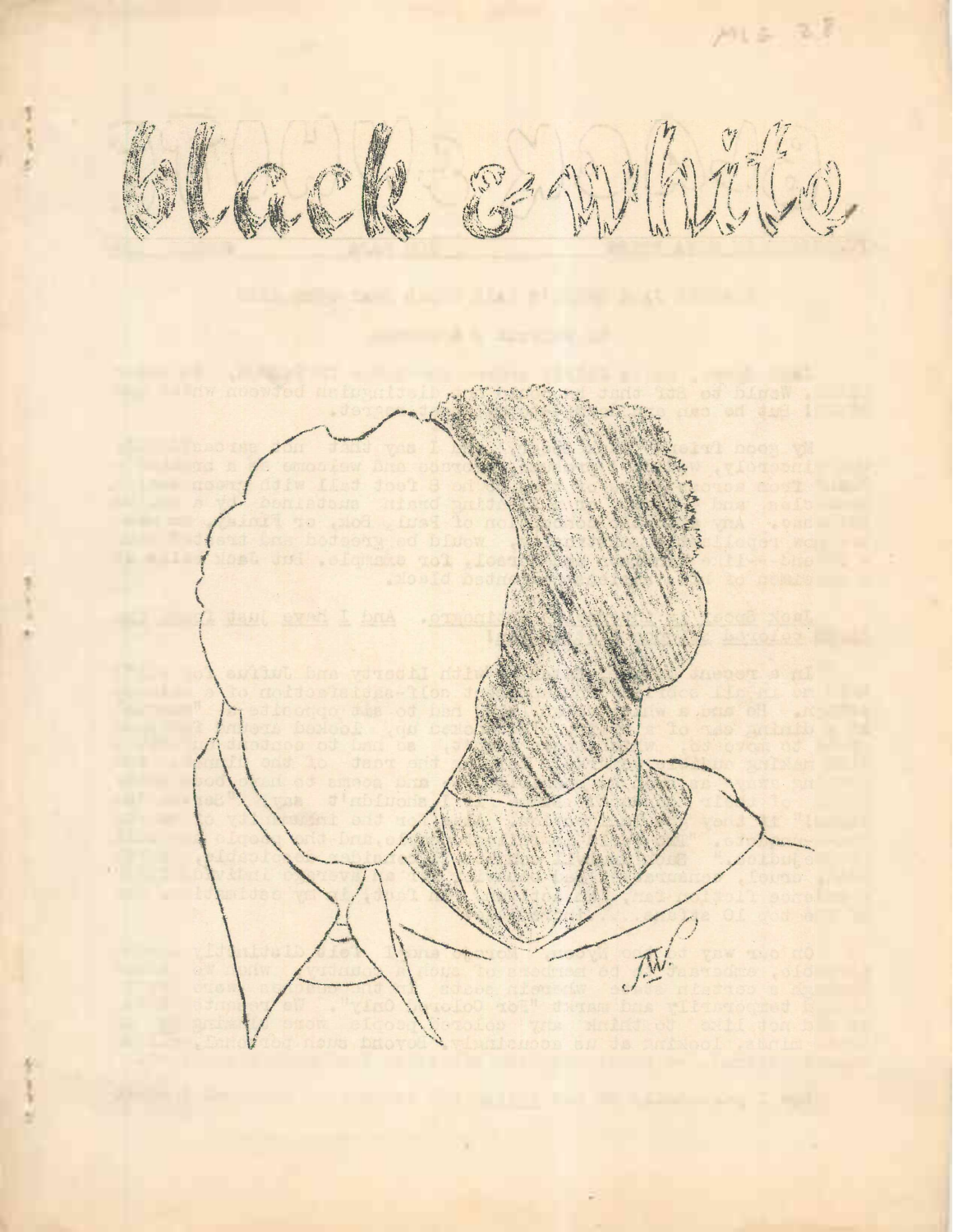

PUBLISHED BY NOVA PRESS FOR- FAPA SUMMER 1944

### WHEREIN JACK SPEER'S HAIR TURNS GRAY OVER NITE

## By Forrest J Ackerman

Jack Speer, as is fairly common knowledge in fandom, is color blind. Would to Stf that he could not distinguish between white and black! But he can and does---to my great regret.

My good friend Jack Speer, and I say that not sarcastically but sincerely, would, I presume, embrace and welcome as a brother a "man" from across space or time, be he 8 feet tall with green scales, tentacles and 4 eyes, or a floating brain sustained by a helium skin-sac. Any amicable conception of Paul, Bok, or Finlay, no matter how repellant a monstrosity, would be greeted and treated like a friend-- like Kinnison and Worsol, for example. But Jack balks at a specimen of homo sapiens pigmented black.

Jack Speer is intensely antinegro. And I have just found the first colored science fiction fan!

In a recent letter, Speer ("with Liberty and Juffus for all") told me in all sobriety and apparent self-satisfaction of a heinous action. Ho and a white woman (sic) had to sit opposite a "boogie" in a dining car of a train, "We choked up, looked around for some place to move to, which there wasn't, so had to content ourselves with making audible remarks, bolting the rest of the dinner, and getting away as soon as possible" --- and seems to have been quite proud of their conduct.' Damme if I shouldn't say, "Served 'em rightl" if they got indigestion. Alas for the inhumanity of man to man-- unquote. "The world is full of people,and the people are full of prejudice." Such uncivil conduct I consider despicable, heartless, cruel, censurable. Bad behavior for an average individual;for a science fiction fan, an actifan, in fact, in my estimation, one of the top 10 stfans..... incredible!

On our way to the Nycon, Moro jo and I felt distinctly uncomfortable, embarast to be members of such a country, when we passed through a certain state wherein seats in the coaches were partitioned temporarily and markt "For Colored Only". We resented this, we did not like to think any colored people were blaming us in their minds, looking at us accusingly. Beyond such personal,selfish considerations, we considered the situation fundamentally unjust.

Now I personally do not relish the company of negroes. I admit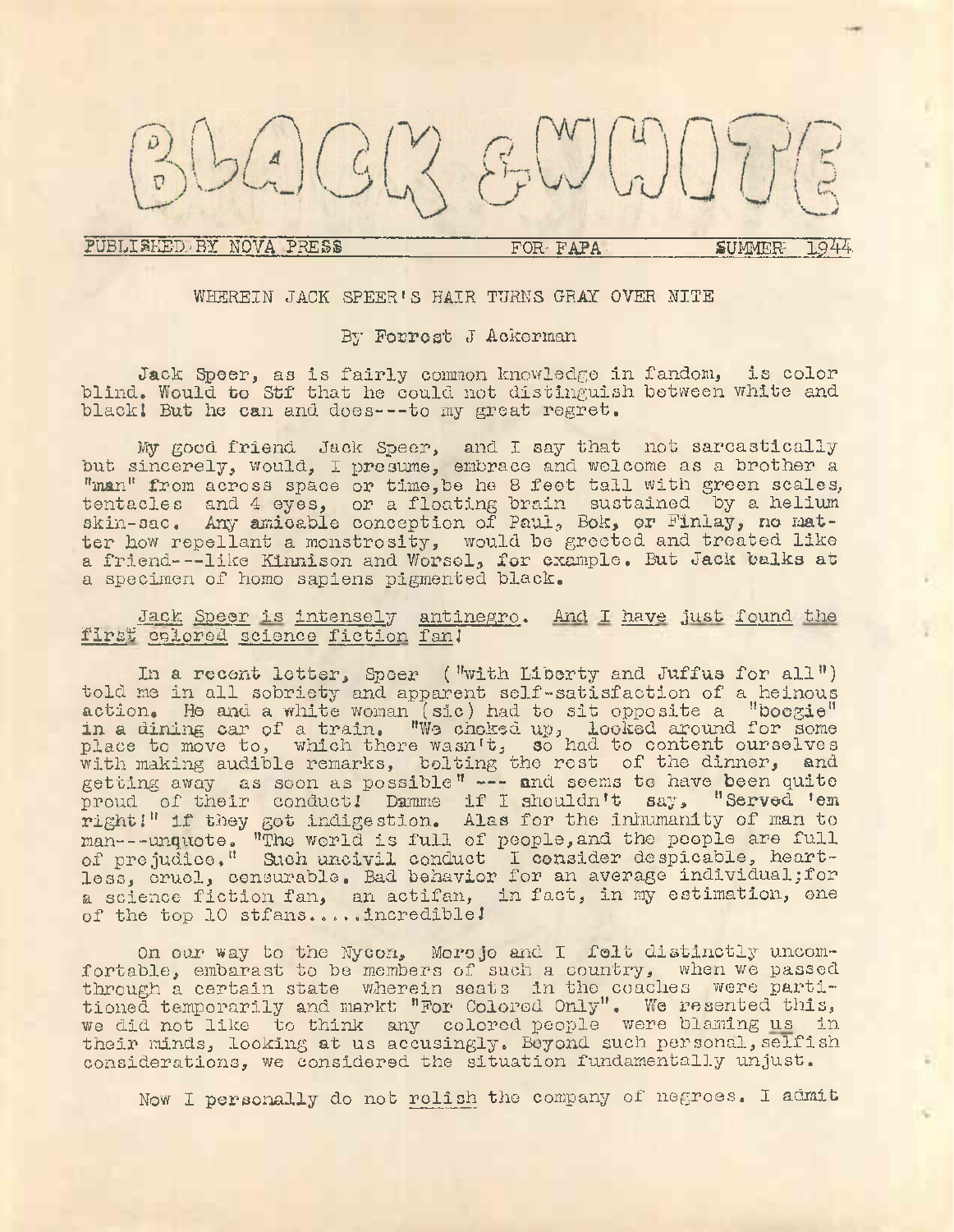I've a measure of squeamishness about associating with same. But this mental.maladjustment I conscientiously attempt to overcome.All it is, I think, is that, subconsciously, I feel because *a* man is black he'<sup>s</sup> dirty. Balderdash, of course. But one has to contend with one's thalamus!

While a Negro would not be sexually attractive to me, and I should not expect to have any intercourse with an Oriental or perhaps several other races radically different from the white, certainly I need not snub them in matters of normal activity: eating together, conversing, commerce, sport, etc. This is not to imply sexual relationships are not normal---please let us not go off on a sophisticated tangent.

If Jack is not aghast long before now, here is the part where. I confidently expect his red hair to fade at least to pink: I HAVE EATEN BUTTERED POPCORN. FROM THE SAME BAG WITH THIS COLORED FAN! NB: I felt no ill after-effects.

I hope to Stf that my colored fan friend never reads these words. I should want him to know, tho, that, this Jack Speer, of Washington, DC, is not representative of fandom, at least, I trust and believe not, and in fact may not be entirely responsible for his own conduct. Is the bent branch to blame if a wild wind or a ruthless hand twisted the sapling? I think there are extenuating circumstances; that Jack has been hypnotized by environment.

In the near future I intend to inform the LASFS of my discovery of this Negro fan, and ask if the club would have any objection to my inviting him to meetings. I do not expect opposition. Should opposition arise, <sup>I</sup>'<sup>d</sup> be aroused — dammit to hell, <sup>I</sup> can. promise you I'd be so boiling mad I'd be ready to make an issue of. it then and there: either we admit this fan or I go! But that would be melodramatic and unproductive of the desired result. Conceivably, if I do not flatter myself, there would be capitulation. But certainly it would be begrudged. I shouldn't want that. But I prefer to prophecy that when the time comes the members will rather think it <sup>a</sup>' little odd of me to question, that they might raise any objection,as tho I should know better. In that case I shall be very proud indeed of the fangelenos. But I must know for certain.

Wm R Twiford should have sent Jack Speer an autograft copy of his (obnoxious) book, "Sown in the Darkness—A.D. 2000". This is *<sup>a</sup>* novel Tremaine publisht in.the days of the Comet. It is one of the most dastardly damnations ever perpetrated, in. my opinion. Equaled, probably, only by that British abomination, "Concrete",of the sickening future religious revival.

"The Negro," twaddles Twiford," should have been, left in. Africa to go.the.way.of the untamed tiger,.the gorilla and the lion, into final extinction. If he had been left to do this, his soul, would have come back to this earth and be dwelling here today in a white body!" Metaphysical moronity!

"If such ultimate outcome was not the plan of the all-wise Creator, then why has He endowed the white race with superior in-

 $36 - 4$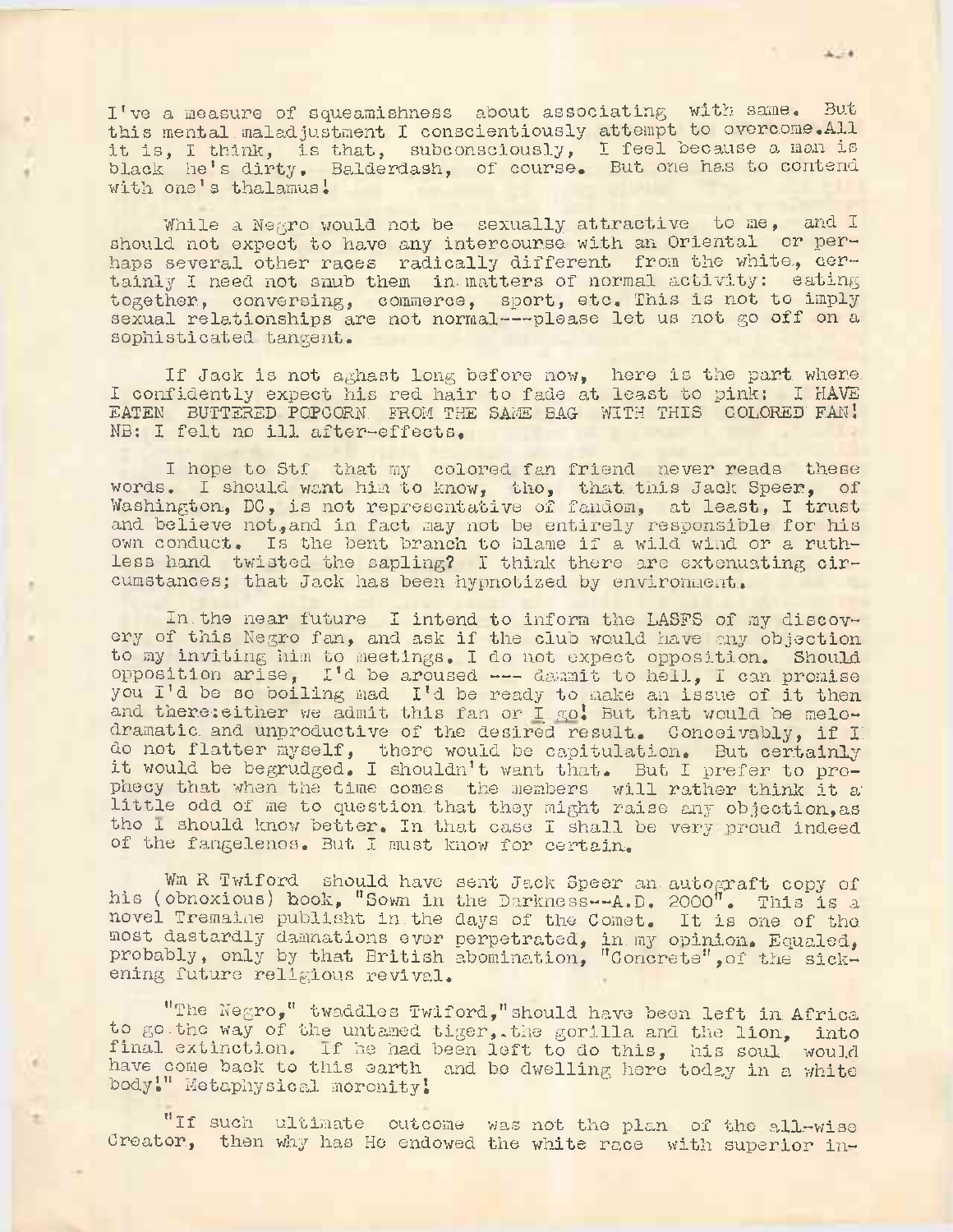# tellect?" It is to retch

"If God thought black to be beauty, why did He not paint the lily that way?" Surely you, my readers, see the superficial, tho ridiculous reasoning of this nauseating nonsense. Such mad-taik to me is revolting, horrendous and infamous, It really makes me quite incoherent with revulsion and rage, the evil idiocy of it!

Now fans are supposed to know things like relative viewpoints, and that to gorgeous hard ebon panther people living in caves hollowed from coal, a woman's pink body, descended from the apo, would be a thing of soft, bleached and blasphemous obscenity-- unless the panther were a fanther.

I suppose Jack Speer agrees with the sentiments of "Sown". I doubt he considers it God's Divine Will that the Negro should be abolisht, but I daresay he would consider tho prospect most desirable. If I may say so without seeming patronizing or superior, I think Jack has a Blind Spot on this subject.What can wo fellow fans say to him to show him the lite? I presume I'm writing to a sympathetic audience: I should be a disillusioned fan indeed were this article to raise a storm of protest against me,

The Negro servifan'<sup>s</sup> name is Vincent Williams. He'<sup>s</sup> a LA reader. As a passifan, he's boon reading omnivorously the past 3 years. Astounding is his favorite. He likes Heinlein, also "Lefty Feop" yarns. He roads Weird Tales too. And saves his mags, claiming quite a collection, including back numbers he's bought. He'd like to try his hand at writing, particularly playwriting and radio-scripting, of the stf and fsy variety, of course. He knew me by reputation---or repute. I hope to be instrumental in introducing him to fandom. I favor women and "foreigners" in fandom--STF alone the magic password, the Open Sesame-- and I earnestly hope you all will accept the concept of a dark-skinned brother.

Simultaneously, what the devil are we going to do about Jack?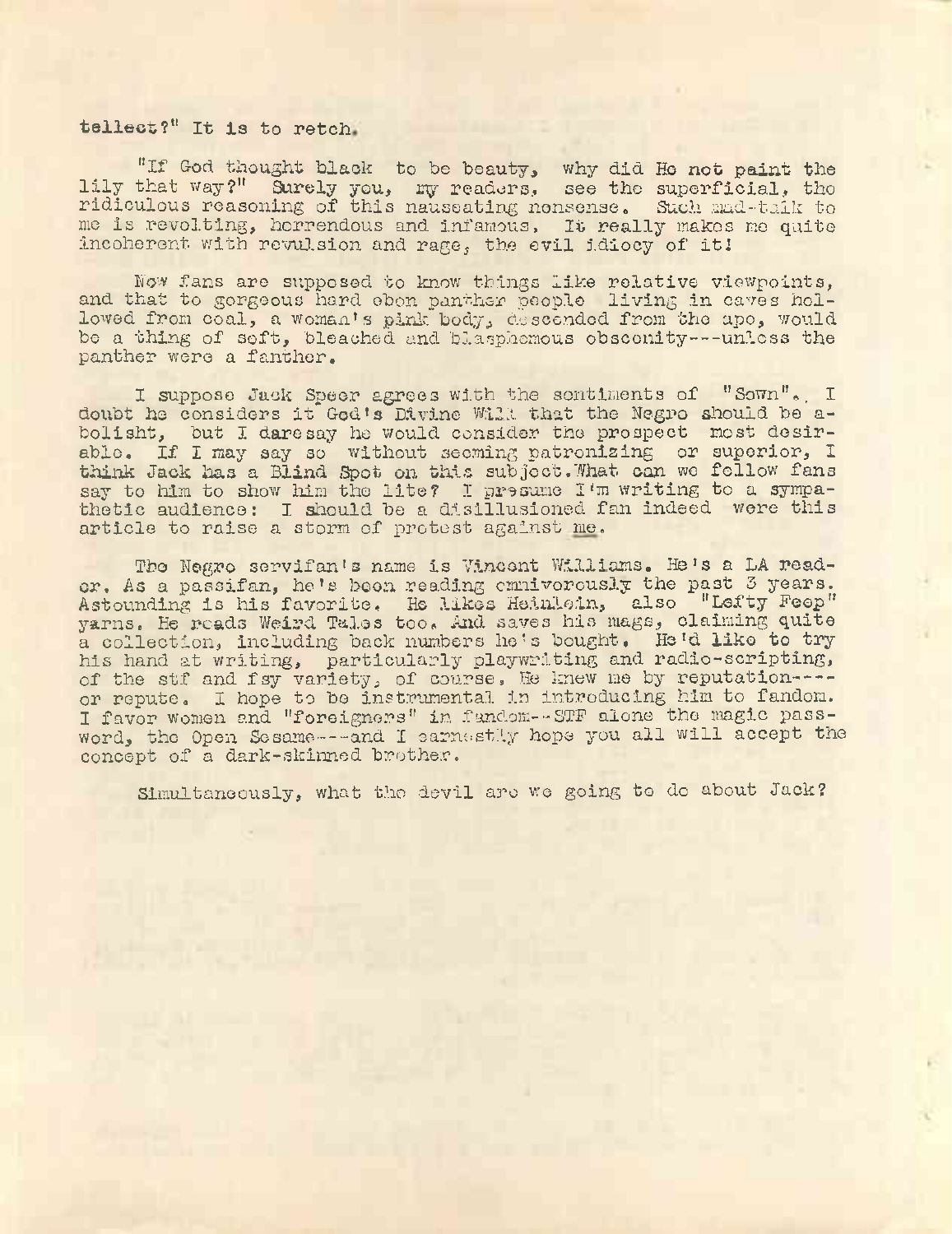#### WHEREIN JACK SPEER PARTAKES OF PANTOTHENIC ACID

# By Jack F Speer.

I doubt that he is the first Negro fan. Some time back, I believe Julius Unger said that an officer of one of the early stf clubs-- Scienceers or something like that——was colored. If this is correct., I would say that one more deserves the title of fan; I would call Williams a scientifictionist..

In the letter 4e refers to, I said that the ground for my attitude was objection to intermarriage, which is best prevented at. present,since we have no eugenics laws, by a psychological, barrier. For reasons which he may consider sufficient, 4e disregards this in writing his article.

Anyway, you can guess from that what my policy on. the extraterrestrials would be. Making the improbable assumption that creatures physically so different mite yet have the same number of chromosomes as man and be capable of interbreeding, I would still welcome them prima facie if it should be simply a matter of  $ex$ changing diplomats, scientists, and commercial representatives, and even making some scientific mating experiments. But if the e-t'<sup>s</sup> were slated to come live among us, and eventually intermarry, by the hundreds of thousands,  $I'$ d want to know what kind of genes they would contribute to the stock common.

The pigment of the skin, is not important, except as the most noticeable sign of the race. The other distinctive physical characteristics tend toward a presumption that Negroes are closer to the Neanderthal than Caucasians. But the real test as to equality must be of intelligence.

It is well known that blacks average, definitely lower on intelligence tests than whites do. Unfortunately, there are some environmental, differences mixed in with the inborn, traits, which make all present-day tests less-than completely reliable, but in my judgement these differences are utterly insufficient to account for all the disparity in scores, made on tests of intelligence, mark ye, not information or education. Example of the basis of my judgement: In the 201 files (alphabetical), which are now manned almost entirely by Negroes, large posters have been put up on the walls, showing simply the alphabet, for these blacks to refer to. Especially when you consider that they must have been (public-school.) educated and literate to have gotten into OAF work, you can't ascribe inability like that to lack of opportunity or incentive; it's unadulterated intellectual deficiency.

It is quite possible, since natural selection preserves the characteristics with survival value and discards those that are anti-survival, that the makeup of the Negro race is better suited for survival in certain environments than, that of the Caucasian; but in the civilization which the Occident builds and hopes to build, the most needed element is Intelligence, and that'<sup>s</sup> something we've got to work for, regardless of what the 18th Century Rationalists said about all men. being created equal.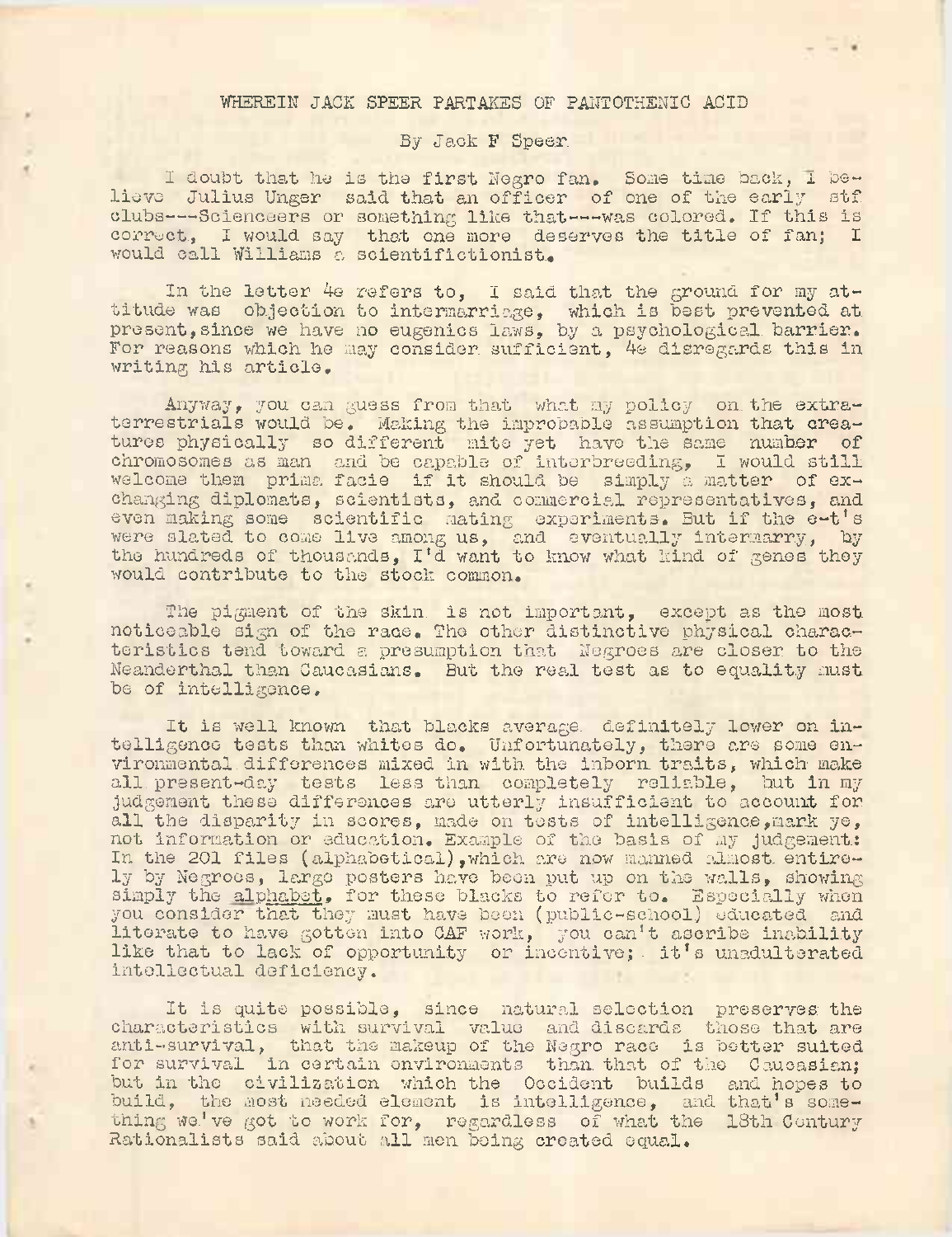Exceptions like Booker T Washington, George Washington Carver, and the two stfists in question,in no way disprove the general rule that Negroes show lower in inherited brainpower than average whites. But all of this is pretty far-flung reasoning. Obviously it'<sup>s</sup> not going to be much of a deterrent to a great many people; it may not bo even for our type if it remains simply the recognition of an intellectual abstraction. So I have built up, to some extent by artificial means, tho the natural reaction to Negroes assists, an emotional bar against contacts with them beyond a certain limit. More of this anon.

I expect that I am indeed in the minority here, since most fans are idealists leaning to the Left, and since the majority of them, like the majority of Americans,live in the North and West where the problem is not acute. In many such places the small Afro element could probably be absorbed with little noticeable deterioration -- But don't forget that there are millions of them below the Mason-Dixon line and coming North every year, and quick to marry the mulattoes and quadroons that are the first stages in any amalgamation.

Maybe there'<sup>s</sup> no possibility of you yourself marrying another race. But your example helps shape the mores. There are people in the lower mental classes, and people who care nothing for what society will be like a few generations from now, who will conclude that if you can mix with them politically, economically, intelloc tually, ct cetera, you can mix socially too. I can't think of any case where races have lived together for a long time and stayed distinct. The emotional bar mentioned slows down the process: thousands cross the color line every year, but a much smaller proportion in the South, where social disappoval is unequivocal. What reasons are there for anyone to marry outside hiser race? I guess in recent times the main reasons have been a mistaken idea that it will help racial understanding, desperation because no other spouse can be found, and perhaps in some cases on the level of "it gives me what I want". When we have dependable measurements of individuals' heredity, together with laws on tho subject, then will be the time to consider each individual case on its own merits; until then, the rather slipshod color line method will have to do bo hold miscegenation to a minimum. Incidentally, isn't it the strangest sort of inconsistency to find an author going out of his way to defend miscegenation at one place in a story of which the central ideal is racial improvement --- miscegenation which Heinlein himself admit would tend to deteriorate stock.

Ackerman is being absurd, and knows it, in putting me behind the straw man of Reverend Twiford. In sooth, a stronger case might be made by negrophiles if we were religious, the fatherhood of God over all of us often being said to imply tho brotherhood of all men.

The J is right in feeling that there was pride in the account of the incident on the train, but the pride was in the straightforward, objective reporting;the incident itself was simply unpleasant.

I didn't intend to debate this issue publicly while we have a war on. The thing doesn't have to be settled immediately, though of course the sooner the better,other things being equal. Other things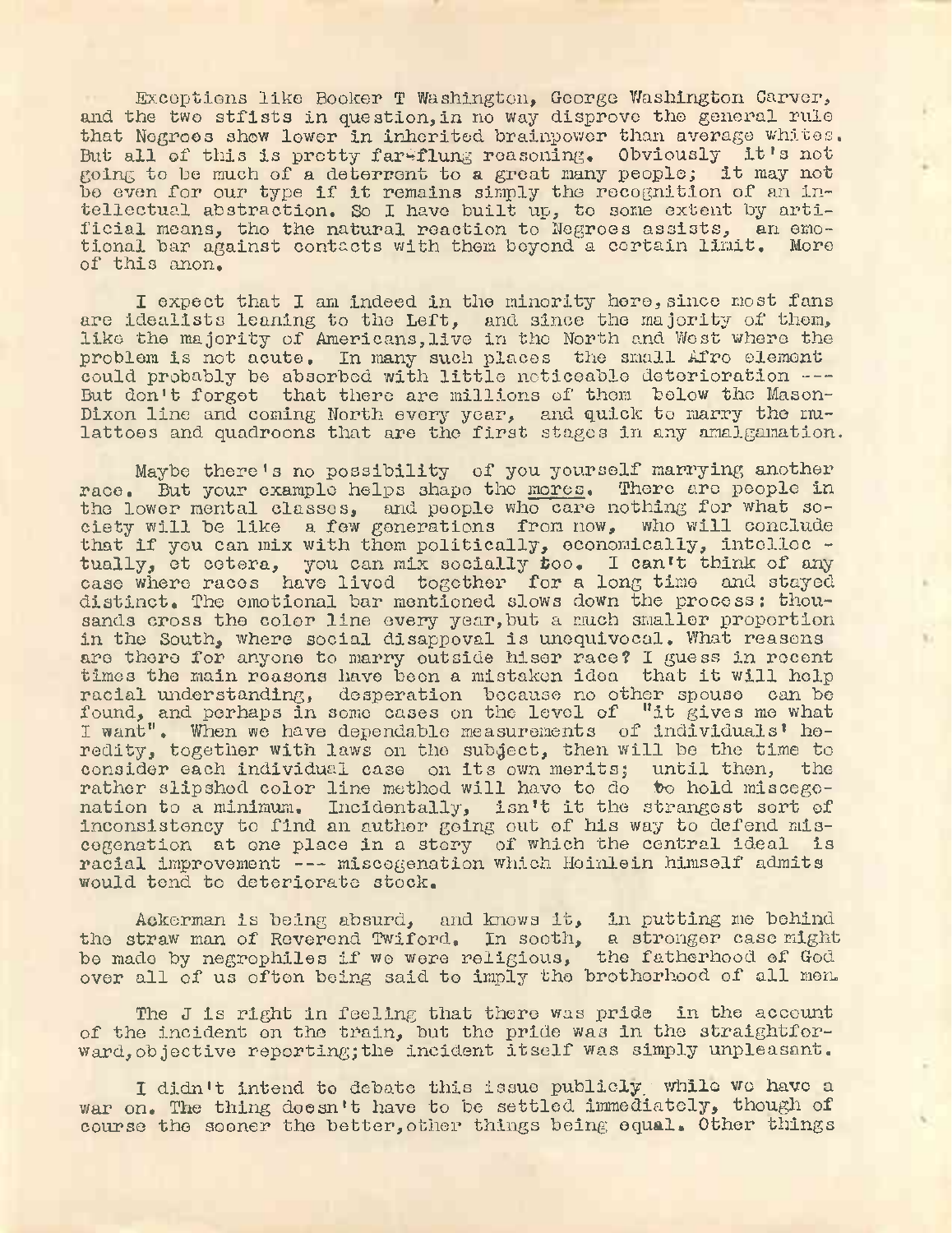aren't equal in war time,tho, and I think it's better policy not to go seeking troublesome points.

I don't got his phrase "He and a white woman (sic)". In the letter <sup>I</sup> said "Mrs. Eskridge.and me". "A white woman" would be a slitely improper way to speak of my sister.

It is suggested that I have been hypnotized by my environment in this matter. A bit of autobiography is in order:

The small

town in the South-West where I was brung up is predominately Anglo-Saxon. There were half a dozen or a dozen. Republicans, two German, households, and one Jewish family, whereof the son was the best companion I could find in school, tho I disliked his extreme extroversion. No Negroes could settle there; the policy was "Don't let the sun set on you inside town", but I didn't know there was such a policy until about the time I was twelve years old, and the only case I have heard of where it was enforced was when the banker's wife wanted to keep a colored maid. And as far as my home town environment was concerned, Negroes were non-existent.

In our summor trips to the

paternal home in Florida, of course, we did see quite *a* lot of darkies, There were a lot of them in Oakland, and they kept perfectly to their place. We liked Fanny and Charlie. I never knew there was a Negro problem till '38.

My first unpleasant notice of them was when. I was in Oklahoma City, but these were of no import. Once you. get to Washington, tho, you have to decide pretty quick where you will stand. I took Psych my first semester here; the War Department has supplied other supporting data since then.

A third of the Capi-

tal's normal population is colored. That makes it ethno-geographically a southern city. But the laws are dictated by Congress, where the North-West is supreme, so the only official segregation is in the schools. On common carriers and in many department stores there is a mixturejin amusement places and eateries the managerial policy is to exclude one race. Exceptions of course are government theaters and cafeterias. Even in the latter, however, they invariably eat at. .different tables,

Kiplinger's book on.Washington, describes pretty well the general attitude. We don't like having the Negroes here. They're responsible for most of the crime, and other things that give.the city a low desirability-rating as compared to the white cities of Southern California and the Middle East, But there are few flare-ups, and in.general we go our way and they go theirs. The only occasions for active dislike are those in which the blacks push their claims to equality, like the dining-car episode.

Oh --- incidentally, an item mentioning Pfo Ack-Ack and a colored soldier is slated for the next Fictitious But Definitely. Nothing especially objectional about it; I just want to say that it was thunk up before this debate materialized.

Another item. in. the letter which the "J" doesn't mention, tells of a time when I ate at the same table with-a Negress. The sponsor and program director, of a church group had invited her to speak. None of us liked it., but. thot it better not to precipitate a scene,So don't expect me to get up and walk out if Williams shows up at a convention. But don't expect me to welcome him with open arms, either,

ă